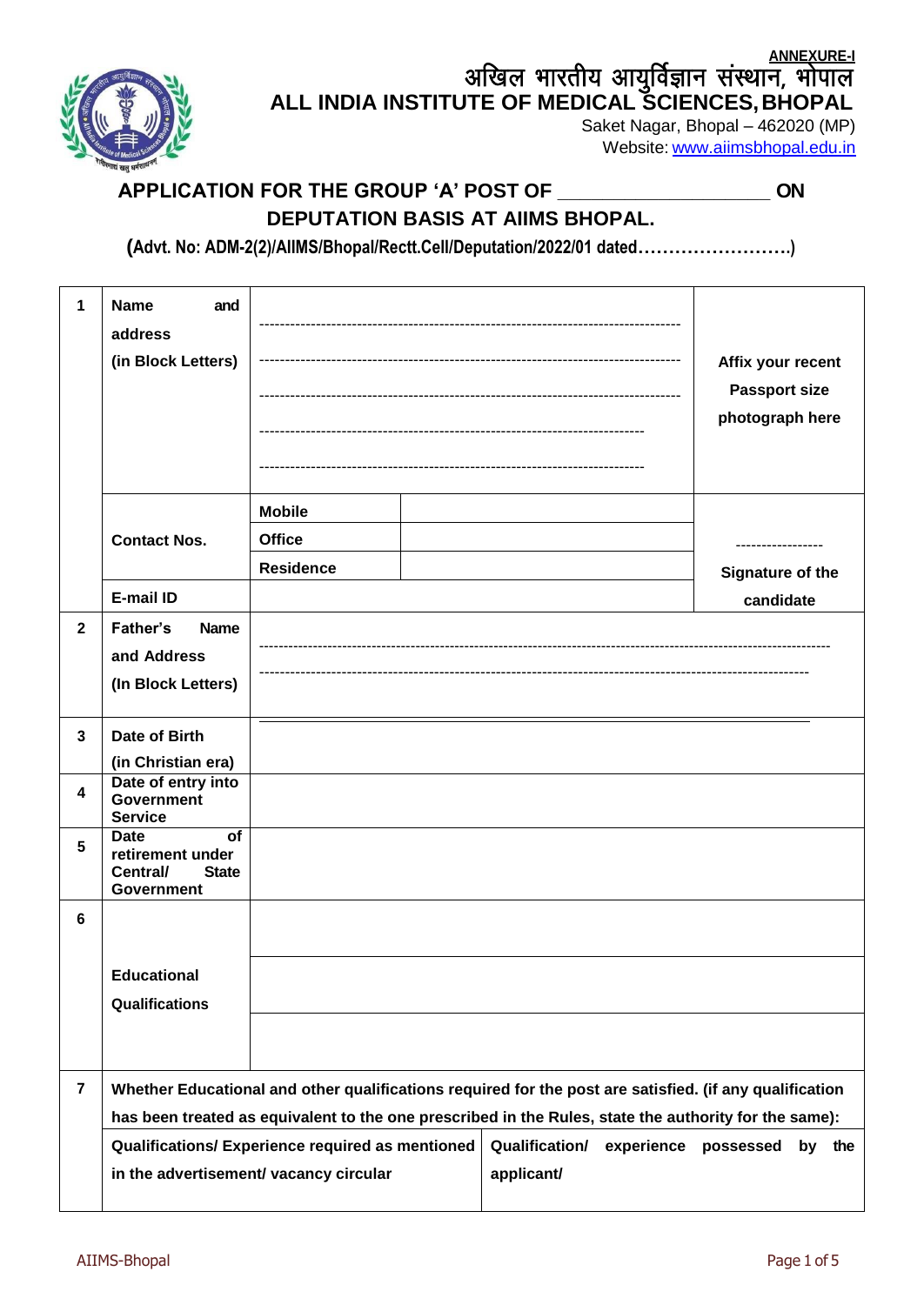|                                                                                       | <b>Essential</b>                                                                                                                                                                                                          |      |    | <b>Essential</b>                                                                                           |                      |                                         |  |
|---------------------------------------------------------------------------------------|---------------------------------------------------------------------------------------------------------------------------------------------------------------------------------------------------------------------------|------|----|------------------------------------------------------------------------------------------------------------|----------------------|-----------------------------------------|--|
|                                                                                       | Qualification                                                                                                                                                                                                             |      |    | Qualification                                                                                              |                      |                                         |  |
|                                                                                       | Experience                                                                                                                                                                                                                |      |    | Experience                                                                                                 |                      |                                         |  |
|                                                                                       | <b>Desirable</b>                                                                                                                                                                                                          |      |    | <b>Desirable</b>                                                                                           |                      |                                         |  |
|                                                                                       | Qualification                                                                                                                                                                                                             |      |    | Qualification                                                                                              |                      |                                         |  |
|                                                                                       | Experience                                                                                                                                                                                                                |      |    | Experience                                                                                                 |                      |                                         |  |
|                                                                                       |                                                                                                                                                                                                                           |      |    | Note: This column needs to be amplified to indicate Essential and Desirable Qualifications as mentioned in |                      |                                         |  |
|                                                                                       | the RRs by the Administrative Ministry/Department/Office at the time of issue of Circular and issue of                                                                                                                    |      |    |                                                                                                            |                      |                                         |  |
|                                                                                       | Advertisement in the Employment News.                                                                                                                                                                                     |      |    |                                                                                                            |                      |                                         |  |
|                                                                                       |                                                                                                                                                                                                                           |      |    |                                                                                                            |                      |                                         |  |
|                                                                                       | In the case of Degree and Post Graduate Qualifications Elective/ main subjects and subsidiary subjects may                                                                                                                |      |    |                                                                                                            |                      |                                         |  |
|                                                                                       | be indicated by the candidate.                                                                                                                                                                                            |      |    |                                                                                                            |                      |                                         |  |
|                                                                                       |                                                                                                                                                                                                                           |      |    |                                                                                                            |                      |                                         |  |
| 8                                                                                     | Please state clearly whether in the light of entries made by you above, you                                                                                                                                               |      |    |                                                                                                            |                      |                                         |  |
|                                                                                       | meet the requisite Essential Qualifications and work experience of the post.                                                                                                                                              |      |    |                                                                                                            |                      |                                         |  |
|                                                                                       |                                                                                                                                                                                                                           |      |    |                                                                                                            |                      |                                         |  |
|                                                                                       | Note: Borrowing Departments are to provide their specific comments/views confirming the relevant Essential<br>Qualification / Work experience possessed by the Candidate (as indicated in the Bio data) with reference to |      |    |                                                                                                            |                      |                                         |  |
|                                                                                       |                                                                                                                                                                                                                           |      |    |                                                                                                            |                      |                                         |  |
|                                                                                       | the post applied.                                                                                                                                                                                                         |      |    |                                                                                                            |                      |                                         |  |
| 9                                                                                     | Details of Employment (in chronological order) enclose a separate sheet duly authenticated by your                                                                                                                        |      |    |                                                                                                            |                      |                                         |  |
|                                                                                       | Signature, if the space below is insufficient.                                                                                                                                                                            |      |    |                                                                                                            |                      |                                         |  |
|                                                                                       | Post held on regular<br><b>*Pay Band and Grade</b><br><b>Nature of Duties (in</b><br>Pay/Pay Scale of the<br>basis                                                                                                        |      |    |                                                                                                            |                      |                                         |  |
|                                                                                       | <b>Office/Institution</b>                                                                                                                                                                                                 |      |    | post held on regular                                                                                       | detail)              | highlighting<br>experience required for |  |
|                                                                                       |                                                                                                                                                                                                                           | From | To | basis                                                                                                      | the post applied for |                                         |  |
|                                                                                       |                                                                                                                                                                                                                           |      |    |                                                                                                            |                      |                                         |  |
|                                                                                       |                                                                                                                                                                                                                           |      |    |                                                                                                            |                      |                                         |  |
|                                                                                       |                                                                                                                                                                                                                           |      |    |                                                                                                            |                      |                                         |  |
|                                                                                       |                                                                                                                                                                                                                           |      |    |                                                                                                            |                      |                                         |  |
|                                                                                       |                                                                                                                                                                                                                           |      |    |                                                                                                            |                      |                                         |  |
|                                                                                       |                                                                                                                                                                                                                           |      |    |                                                                                                            |                      |                                         |  |
|                                                                                       |                                                                                                                                                                                                                           |      |    |                                                                                                            |                      |                                         |  |
|                                                                                       |                                                                                                                                                                                                                           |      |    |                                                                                                            |                      |                                         |  |
|                                                                                       | *Important: Pay-band and Grade Pay granted under ACP/MACP are personal to the officer and therefore,                                                                                                                      |      |    |                                                                                                            |                      |                                         |  |
|                                                                                       | should not be mentioned. Only Pay Band and Grade Pay/ Pay Scale of the post held on regular basis to be                                                                                                                   |      |    |                                                                                                            |                      |                                         |  |
|                                                                                       | mentioned. Details of ACP/MACP with present pay band and Grade pay where such benefits have been                                                                                                                          |      |    |                                                                                                            |                      |                                         |  |
| drawn by the Candidate, may be indicated as below;<br>Pay, Pay- Band, Grade Pay drawn |                                                                                                                                                                                                                           |      |    |                                                                                                            |                      |                                         |  |
|                                                                                       | <b>Office/Institution</b>                                                                                                                                                                                                 |      |    | under ACP/ MACP Scheme                                                                                     | <b>From</b>          | To                                      |  |
|                                                                                       |                                                                                                                                                                                                                           |      |    |                                                                                                            |                      |                                         |  |
|                                                                                       |                                                                                                                                                                                                                           |      |    |                                                                                                            |                      |                                         |  |
|                                                                                       |                                                                                                                                                                                                                           |      |    |                                                                                                            |                      |                                         |  |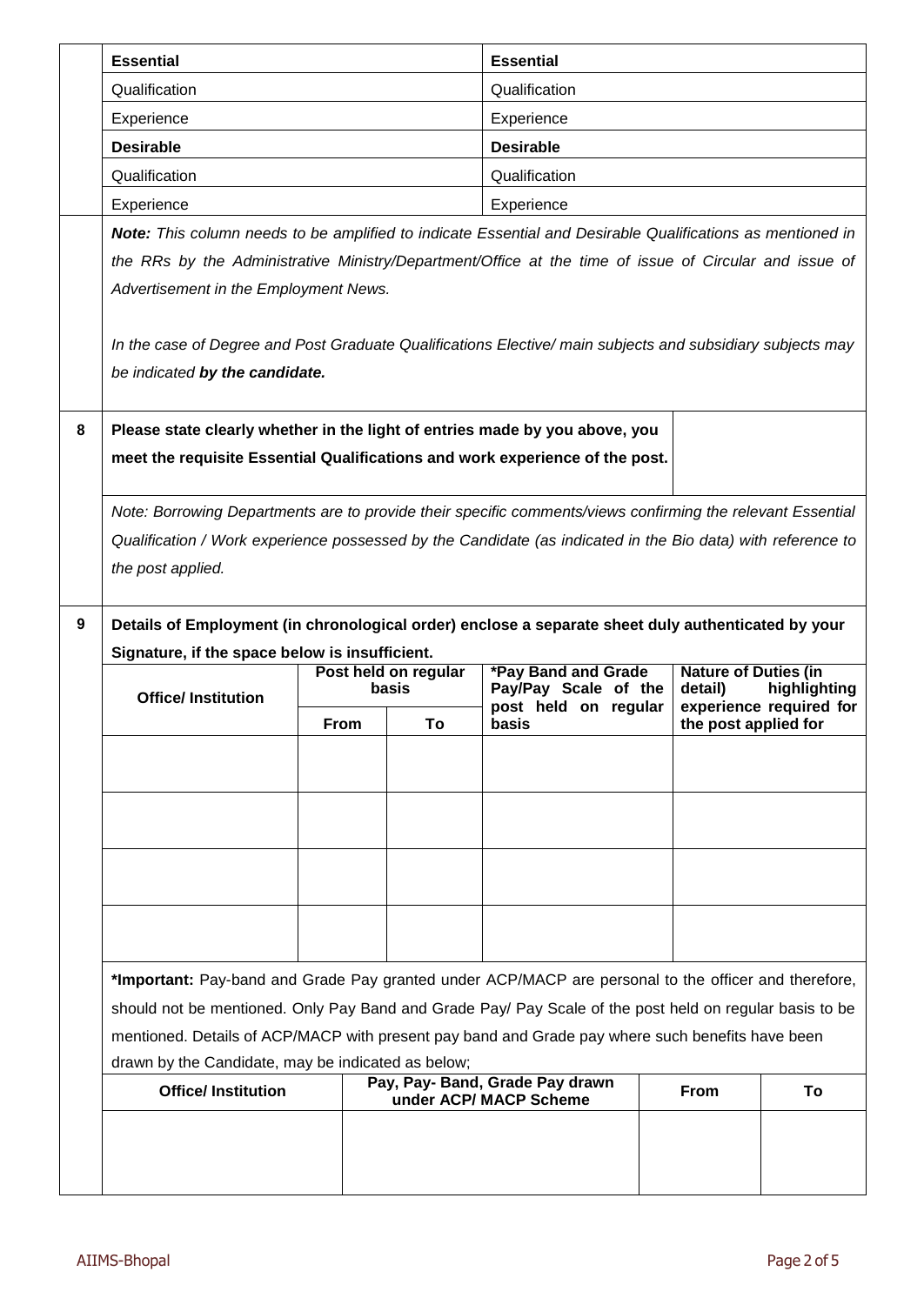| 10 | Nature of present employment (i.e. Ad-hoc or<br><b>Temporary or Quasi-permanent or Permanent)</b>                                                                                                                                                            |                                                                                                                                                                                                                                                                                                                                                                                                                                              |  |                                                                                  |                                                                                                             |  |
|----|--------------------------------------------------------------------------------------------------------------------------------------------------------------------------------------------------------------------------------------------------------------|----------------------------------------------------------------------------------------------------------------------------------------------------------------------------------------------------------------------------------------------------------------------------------------------------------------------------------------------------------------------------------------------------------------------------------------------|--|----------------------------------------------------------------------------------|-------------------------------------------------------------------------------------------------------------|--|
| 11 | In case the present employment is held on deputation/contract basis, please state-                                                                                                                                                                           |                                                                                                                                                                                                                                                                                                                                                                                                                                              |  |                                                                                  |                                                                                                             |  |
|    | The date of<br>Period<br>initial<br>appointment<br>contract                                                                                                                                                                                                  | of<br>appointment<br>on<br>deputation/                                                                                                                                                                                                                                                                                                                                                                                                       |  | Name of the parent office/organization to<br>which the applicant belongs.        | Name of the post and<br>Pay of the post held in<br>substantive capacity in<br>the<br>parent<br>organisation |  |
|    |                                                                                                                                                                                                                                                              | Note: In case of Officers already on deputation, the applications of such officers should be forwarded by the<br>parent cadre/ Department along with Cadre Clearance, Vigilance Clearance and integrity certificate.<br>Note: information under Column 11 above must be given in all cases where a person is holding a post on<br>deputation outside the cadre/ organization but still maintaining a lien in his parents cadre/ organisation |  |                                                                                  |                                                                                                             |  |
| 12 | if any post held on Deputation in the past by the applicant, date of return from the last deputation<br>and other details:                                                                                                                                   |                                                                                                                                                                                                                                                                                                                                                                                                                                              |  |                                                                                  |                                                                                                             |  |
| 13 | Additional details about present employment: Please state whether working<br>under (indicate the name of your employer) (a) Central Government (b) State<br>Government (c) Autonomous Organization (d) Government Undertaking (e)<br>Universities (f) Others |                                                                                                                                                                                                                                                                                                                                                                                                                                              |  |                                                                                  |                                                                                                             |  |
| 14 | Please state whether you are working in the same Department and are in<br>the feeder grade or feeder to feeder grade.                                                                                                                                        |                                                                                                                                                                                                                                                                                                                                                                                                                                              |  |                                                                                  |                                                                                                             |  |
| 15 | Are you in Revised Scale/ Level of Pay? If yes, give the date from which<br>the revision took place and also indicate the Pre-revised Scale/ Level                                                                                                           |                                                                                                                                                                                                                                                                                                                                                                                                                                              |  |                                                                                  |                                                                                                             |  |
| 16 | Total emoluments per month now drawn with Pay Band & Grade Pay/ Pay<br>Level                                                                                                                                                                                 |                                                                                                                                                                                                                                                                                                                                                                                                                                              |  |                                                                                  |                                                                                                             |  |
| 17 | In case the applicant belongs to an Organisation which is not following the Central Government Pay-<br>scales, the latest salary slip issued by the Organisation showing the following details may be enclosed.                                              |                                                                                                                                                                                                                                                                                                                                                                                                                                              |  |                                                                                  |                                                                                                             |  |
|    | Basic Pay with<br>Scale/ Level of Pay<br>and rate of increment                                                                                                                                                                                               |                                                                                                                                                                                                                                                                                                                                                                                                                                              |  | Dearness Pay/ Interim relief / other Allowances etc.,<br>(with break-up details) | <b>Total Emoluments</b>                                                                                     |  |
|    |                                                                                                                                                                                                                                                              |                                                                                                                                                                                                                                                                                                                                                                                                                                              |  |                                                                                  |                                                                                                             |  |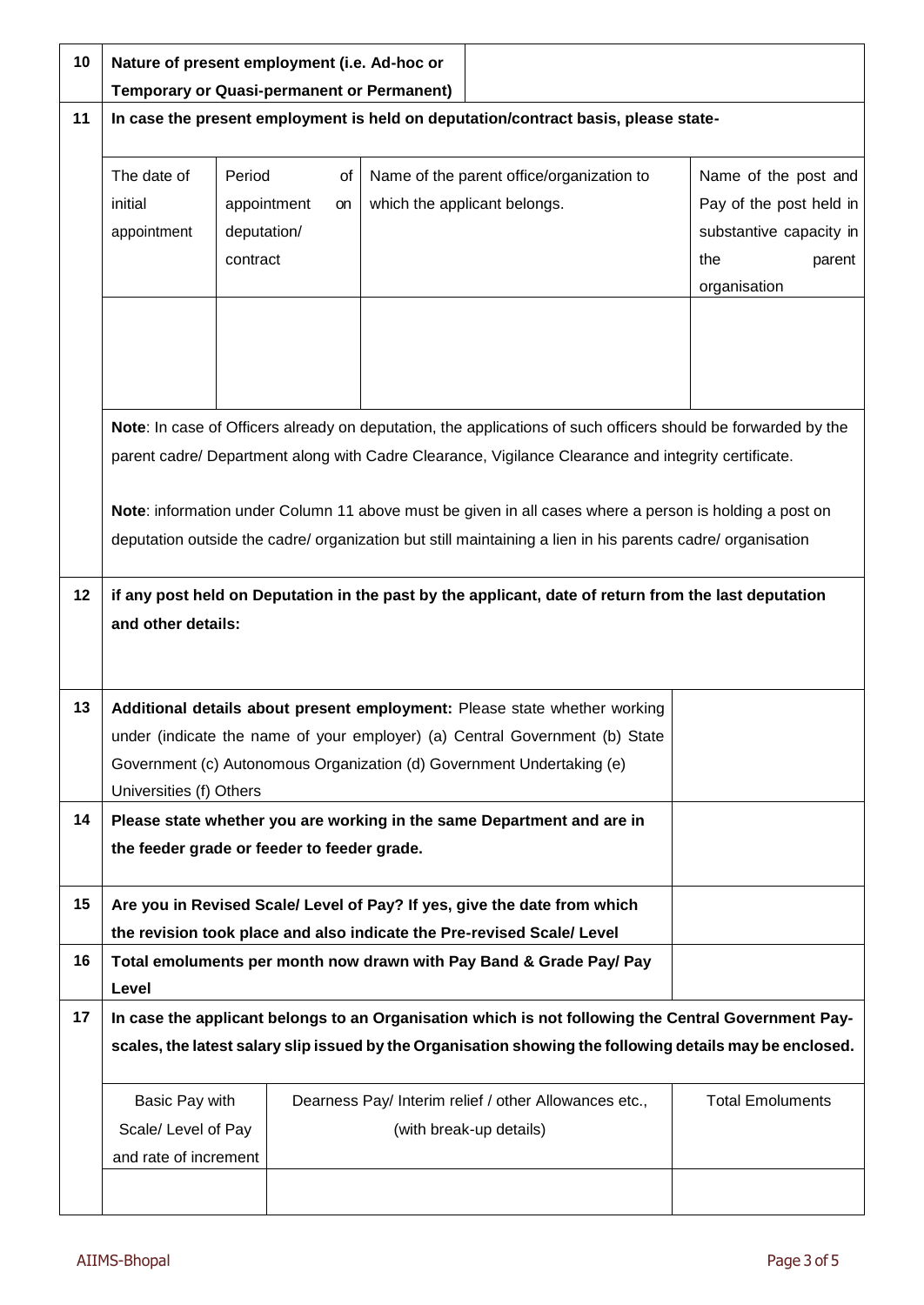| 18 | Additional information, if any, relevant to the post you<br>applied for in support of your suitability for the post.<br>(This among other things may provide information with<br>regard to (i) additional academic qualifications<br>(ii) Professional training (iii) work experience over and<br>prescribed<br>Vacancy Circular<br>above<br>in<br>the<br>Advertisement). Enclose a separate sheet, if the space is                                                                                                                        |                                   |
|----|--------------------------------------------------------------------------------------------------------------------------------------------------------------------------------------------------------------------------------------------------------------------------------------------------------------------------------------------------------------------------------------------------------------------------------------------------------------------------------------------------------------------------------------------|-----------------------------------|
|    | insufficient.                                                                                                                                                                                                                                                                                                                                                                                                                                                                                                                              |                                   |
| 19 | Achievements: The candidates are requested to indicate<br>information with regards to; (i) Research publications and<br>reports<br>and<br>special<br>projects<br>(ii)<br>Awards/Scholarships/Officials Appreciation (iii) Affiliation<br>with the professional bodies/ institutions/ societies and;<br>(iv) Patents registered in own name or achieved for the<br>organization (v) Any research/ innovative measure<br>involving official recognition (vi) Any other information.<br>Enclose a separate sheet if the space is insufficient |                                   |
| 20 | Whether belongs to SC/ST/OBC (if applicable, please<br>specify)                                                                                                                                                                                                                                                                                                                                                                                                                                                                            |                                   |
| 21 | If selected, please specify the minimum required<br>joining time                                                                                                                                                                                                                                                                                                                                                                                                                                                                           |                                   |
| 22 | I have carefully gone through the vacancy circular/advertisement and I am well aware that the<br>information furnished in the Curriculum Vitae duly Supported by the documents in respect of Essential<br>Qualification/ Work Experience Submitted by me will also be assessed by the Selection Committee at<br>the time of selection for the post. The information/ details provided by me are correct and true to the<br>best of my knowledge and no material fact having a bearing on my selection has been suppressed/<br>withheld.    |                                   |
|    | <b>Place</b><br>Date:                                                                                                                                                                                                                                                                                                                                                                                                                                                                                                                      | Name & Signature of the candidate |